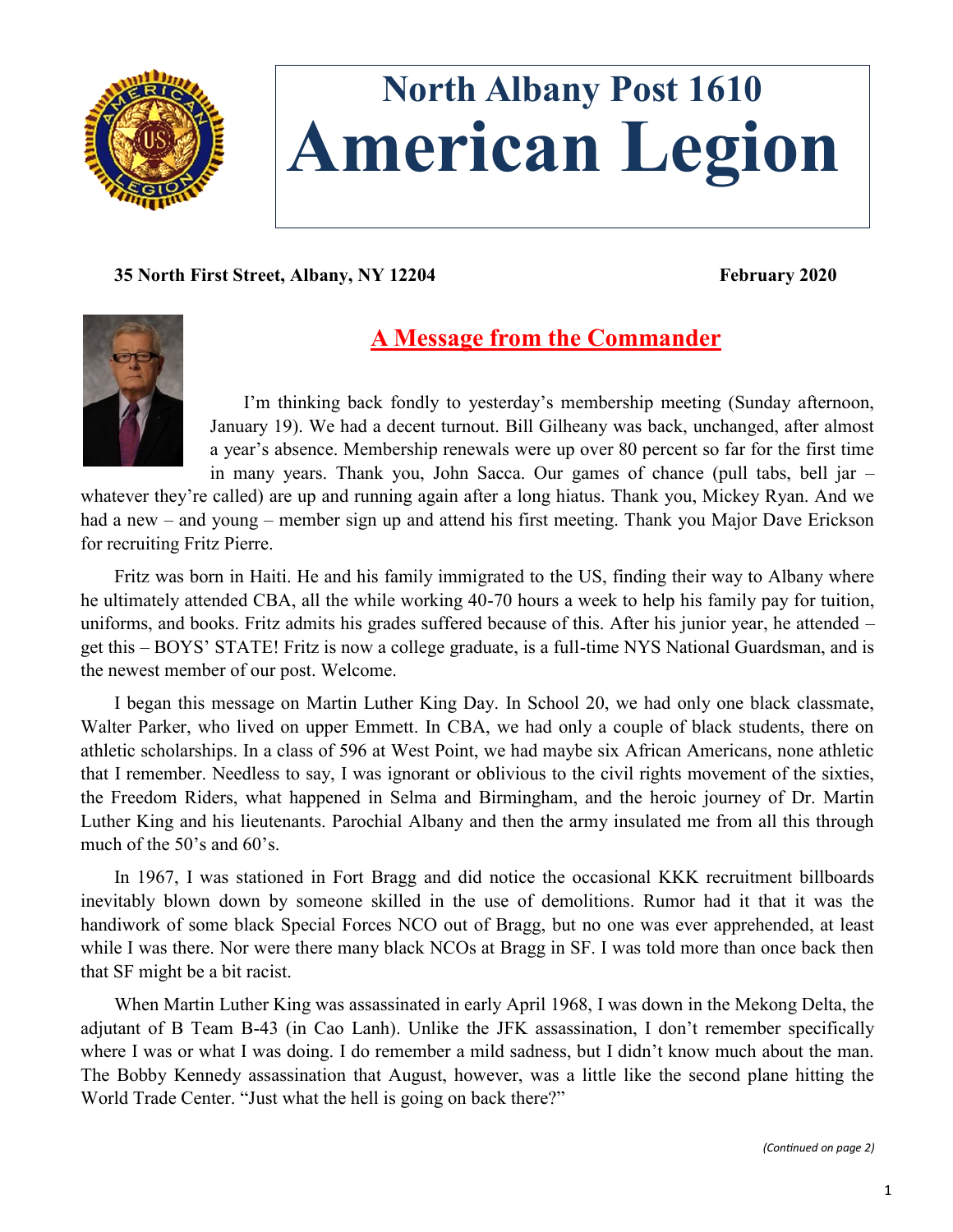I was assigned as CO of A Team A-432 (Thoung Toi) shortly after Dr. King's death, located on the Mekong River right below the Cambodian border: 500 South Vietnamese troops and their families, whose Major I "advised," 26 Chinese (Nationalist) Nungs running airboats, and 12 SF (including me), most of whom were Southerners. In short order, a couple of the NCOs approached me, their new Captain, and asked permission to somehow display the Confederate flag. The request caught me off guard so I put them off. I knew nothing about that flag's significance except using it as a front license plate when stationed briefly in Ft. Benning, Georgia, seemingly effective on my drives to and from Albany so that their state police might not bother to look at the NYS plate on the rear of my Skylark. Anyhow, my SF demolition master sergeant happened to be a black guy. (Coincidence?) When he learned of the request, he took me aside and educated me about what that flag meant to him. He was quite eloquent. The "stars and bars" never flew, over Camp A-432, on the Mekong.



**Lawrence Wiest Commander**

# **Auxiliary News**

Our Poppy Chairperson, Sally Legendre, has received the poppies. She will begin looking for volunteers to help distribute them in April. Distribution will be on several days in May. We really need everyone's help with this (you don't have to be Auxiliary) so our fund to help veterans in need can continue to grow. You can contact Sally at her email: sallyt $l(\partial \alpha)$  com or by phone 518-783-0069. She does not have dates lined up, yet so information will be limited until April.

Any members that have not paid their 2020 dues should have received a reminder from National (or will any day). Your \$25.00 needs to be mailed to Jan Precopia, Membership Chairperson, 1160 New Scotland Rd., Albany, NY 12208; or, you can drop off at the Post. Be sure to mark your envelope 'Auxiliary dues'.

#### **Judy Benner President**

#### **American Legion Oratorical Contest**

The Department of New York 3rd District American Legion High School Oratorical Contest was held on Saturday, January 11. The contest was held at Sand Creek Middle School. The winners are:

- 1st Place: Racheel Elizabeth Yorke, Cobleskill/Richmondville High School, Schoharie County
- 2nd Place: Delaney Williams, Colonie Central High School, Albany County
- 3rd Place: Nevaeh Boyd, Albany High School, Albany County.

Ms. Williams will be 1st Alternate to the 3rd Zone Oratorical Contest. The contest will be held on Saturday, February 1, at Lake George High School at 10:00 a.m.

Congratulations to all the winners!

## **25 Week Club**

The next round of the 25 Week Club has begun. If you are interested in participating, stop in and see Kim Rice at the bar on Thursday nights or on Sundays. If you're not able to stop, you can contact Kim via email:  $k$ luvy14@aol.com. Even if you participated last time, you will still need to sign up for this round.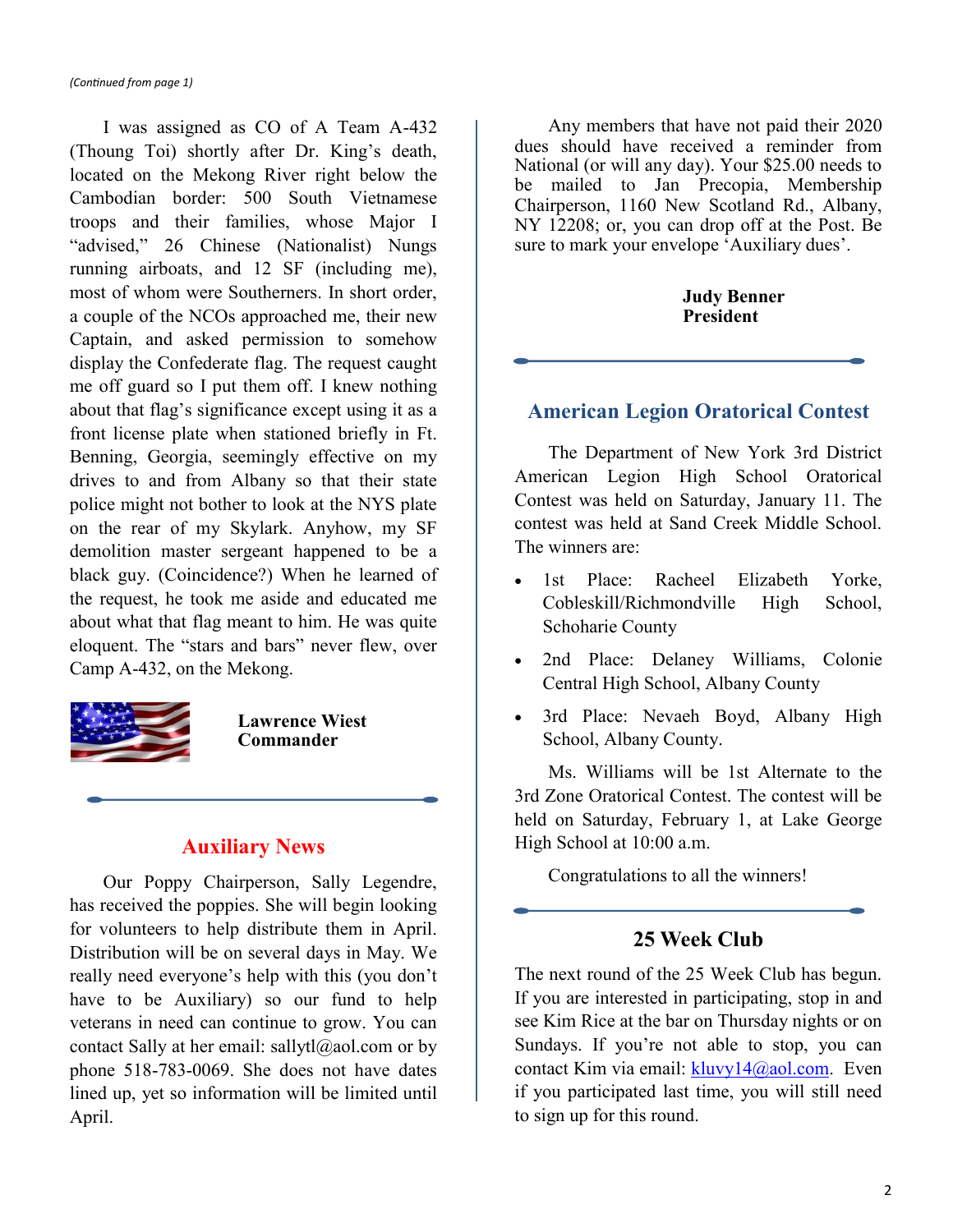# **Chaplain's News**

### **Deceased**:

- Robert W. St. John Sr., Legion December 31, 2018
- Harold Joseph Decker, Legion January 20, 2020
- Diane Maguire, Auxiliary and Limericks January 23, 2020

If you know of anyone who is sick or has passed, please contact our Chaplains Charles Lossi at 518-438-6336 or JoAnn DeLisle at 518-426-8463 or [jodee4444@hotmail.com](mailto:jodee4444@hotmail.com) or newsletter editor Gretchen Riley, 518-526-8753 or [ghodges220@yahoo.com.](mailto:ghodges220@yahoo.com)



Your Commander is in desperate need of a Membership Chair.

We are also looking for a House Chairman for the Post. If interested in either of these

positions, please contact Larry Wiest, our Post Commander at 518-434-6438.

The Post is still on the hunt for bartenders. If interested, please call Bar Chair Mick Ryan at 518-522-3486. Legionnaires, Auxiliary and SONs are all eligible to bartend. On-the-job training provided!

# **SONs Squadron**

The SONs will be holding a Memorial Service on May 7, 2020, at 5:00-7:30 p.m. to honor deceased members of the Squadron.

We will be presenting a check to the Post at the February meeting from the proceeds of the Veterans Memorial Breakfast in November.

There will be a meeting of the SONs Squadron, February 12, at 5:30 p.m., at the Post.

For God and Country, Mike Conners Acting Squadron Commander

**Pictures from the Memorial Service for Deceased Members of the SONS Squadron held on December 18, 2019**